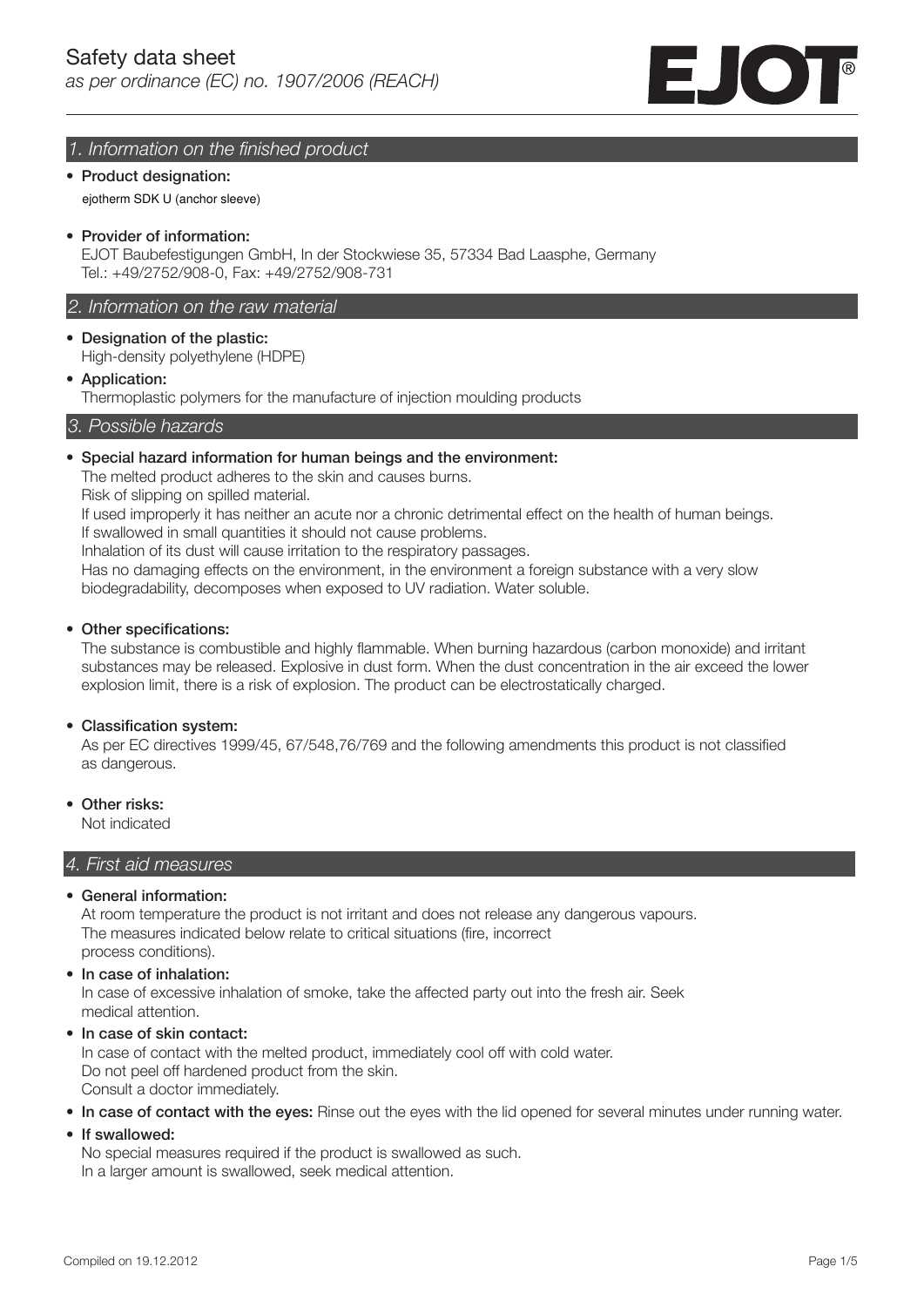

## 5. Measures for fire fighting

- Suitable extinguishing agent: Water mist, foam, chemical extinguishing powder In case of a large fire  $\rightarrow$  spray water
- Unsuitable extinguishing agent for safety reasons: Full jet water.
- Specific hazard from the substance, its combustion products or generated gases: In case of fire the following may be released: Water (H2O), carbon dioxide (CO2) and carbon monoxide (CO) with lack of oxygen (O2) The combustion products are hazardous.
- Specific risk of explosion:

In transport systems (e.g. when filling or emptying silos, tanks, funnels) dust particles may be produced. When larger quantities of these dust particles accumulate they may induce static charges which can cause ignition and explosion. These system parts must therefore be equipped with a suitable discharge function for static charge.

- Special safety clothing and equipment: Use a mask with a universal filter. Use self-contained respiratory protection in closed rooms.
- Further information, heat value: < 9994 kcal/kg
- Further information: In case of a large fire the humans beings, warehouse and all other objects in the vicinity of the fire must be protected by a water curtain.

## 6. Measures in case of unintentional release

- Personnel-related precautionary measures: Specific risk of slipping as a result of expelled/spilled product. Leave the location in which the polymer dust has been swirled up in order to avoid inhalation. Avoid eye and skin contact with the melted polymer. See point 8
- Environmental protection measures: Do not allow the spilled material to enter into the sewerage system. No special measures required. See points 12 and 13
- Procedure for cleaning/absorption/collection: Re-use the product or dispose of it safely. See point 13

## 7. Handling and storage

#### • Handling:

Adhere to all fire safety measures (work with open flame prohibited, avoidance of possible ignition sources, no smoking). Avoid generating dust and static charge. When handling, avoid release into the environment.

#### • Instructions on safe handling:

No special measures required if handling at room temperature.

Avoid scattering the product to prevent falling hazard.

When the material is heated to working temperature, vapours may develop which consist of:

Ethylene and alkenes with a high molecular weight.

Traces of formaldehyde and acrolein

Traces of acids (formic acid, acetic acid)

In such processing conditions it is advisable to provide an appropriate ventilation system.

 Take precautionary measures to counter risks of explosion from dust whilst conveying or grinding the grains, as for all types of polymer.

#### • Storage:

 The storage facilities must meet the structural requirements for safety. Electrical systems must meet the valid regulations.

 Store well ventilated and covered. Recommended storage temperature: from -20 °C to +40 °C. The product must be kept at a distance of at least 1m from the heat sources.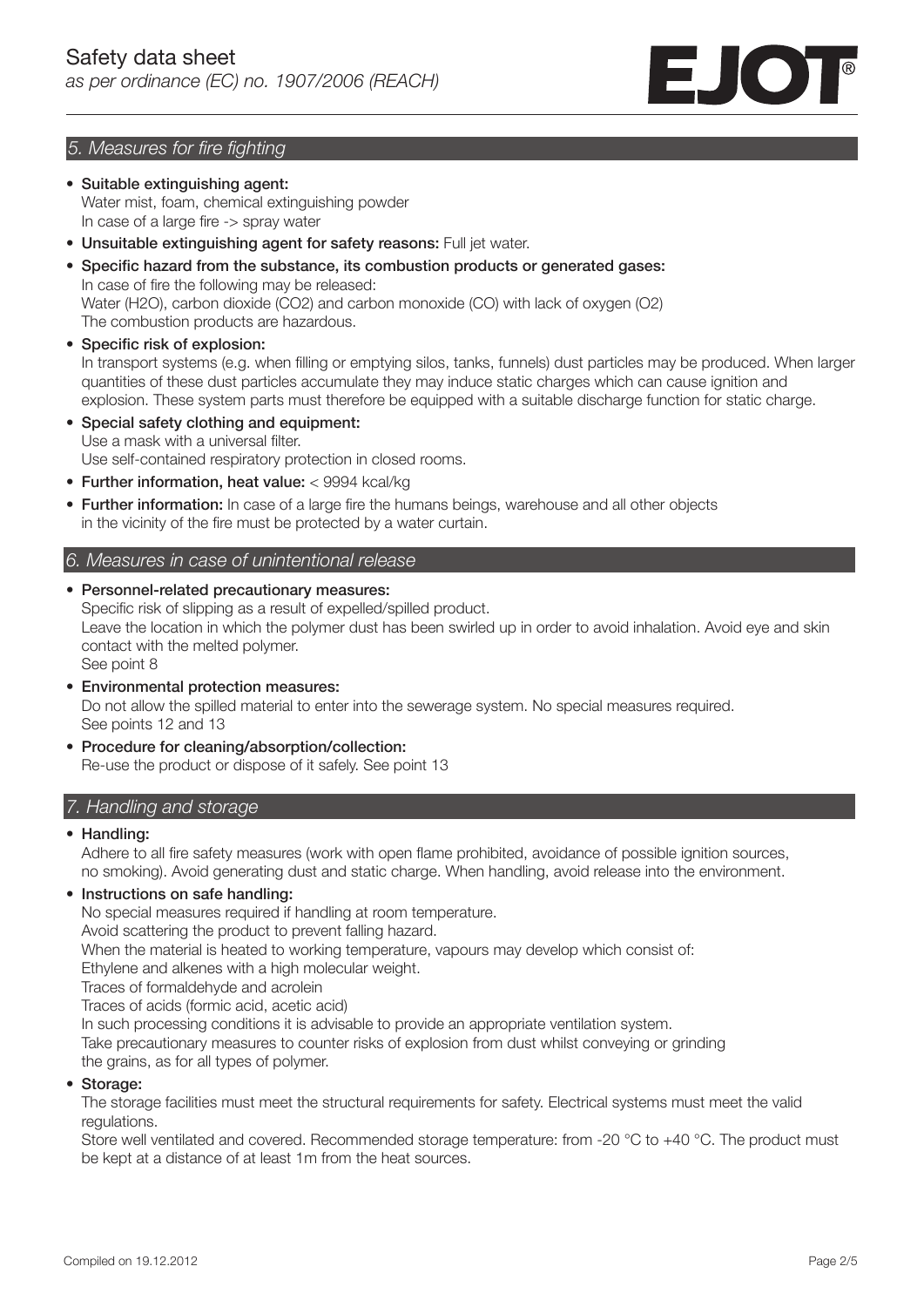

• Requirement for storage rooms and containers: Take precautionary measures to prevent static charge. Do not smoke. Earth devices. The use of naked flames is prohibited.

• Instructions for joint storage: Not required

• Further information on storage conditions:

### 8. Explosion limitation and personal safety clothing and equipment

- Additional instructions for the design of technical systems: No further information, see point 7.
- Components with limit values related to the work station which require monitoring: N/A

#### • Additional explosion limit values for possible processing methods:

| 107-02-8 Acrylic aldehyde |                                                |  |
|---------------------------|------------------------------------------------|--|
| <b>AGW</b>                | 0.25 mg/m <sup>3</sup> , 0.1 ml/m <sup>3</sup> |  |
|                           | AGS, H                                         |  |
| 50-00-0 Formaldehyde      |                                                |  |
| <b>MAK</b>                | 0.37 mg/m <sup>3</sup> , 0.3 ml/m <sup>3</sup> |  |
| MAK (TRGS 900)            | 0.62 mg/m <sup>3</sup> , 0.5 ml/m <sup>3</sup> |  |
|                           | Y,H; DFG                                       |  |
| <b>TRK</b>                | 0.6 mg/m <sup>3</sup> , 0.5 ml/m <sup>3</sup>  |  |
| 64-19-7 Acetic acid       |                                                |  |
| <b>MAK</b>                | see also section IIb                           |  |
| MAK (TRGS 900)            | 25 mg/m <sup>3</sup> , 10 ml/m <sup>3</sup>    |  |
|                           | DFG, EU                                        |  |
| 64-18-6 Formic acid       |                                                |  |
| <b>AGW</b>                | 9.5 mg/m <sup>3</sup> , 5 ml/m <sup>3</sup>    |  |
|                           | 2(I); DFG, EU, Y                               |  |

- Personal safety clothing and equipment:
- General safety and hygiene measures: Do not, eat, drink, smoke or sniff tobacco whilst working.
- Eye protection: Safety goggles or safety glasses
- Respiratory protection: Respiratory protection in case of insufficient ventilation. Respirator
- Skin protection: Work clothing
- Hand protection: Gloves / heat-resistant
- Glove material

 The selection of a suitable glove does not just depend on the material but also on further quality properties and is different from manufacturer to manufacturer. E.g. protective gloves made of a blended woven steam-grade aramid/carbon fabric with minimum heat insulation of up to 270 °C + leather cuff for forearm protection As an example, five-fingered gloves by KCL, "Karbo TECT" model with leather cuff, heat insulation up to 350 °C.

- Penetration time of the glove material The exact breakthrough time must be obtained form the glove manufacturer and adhered to.
- Foot protection: Closed work shoes with anti-slip treatment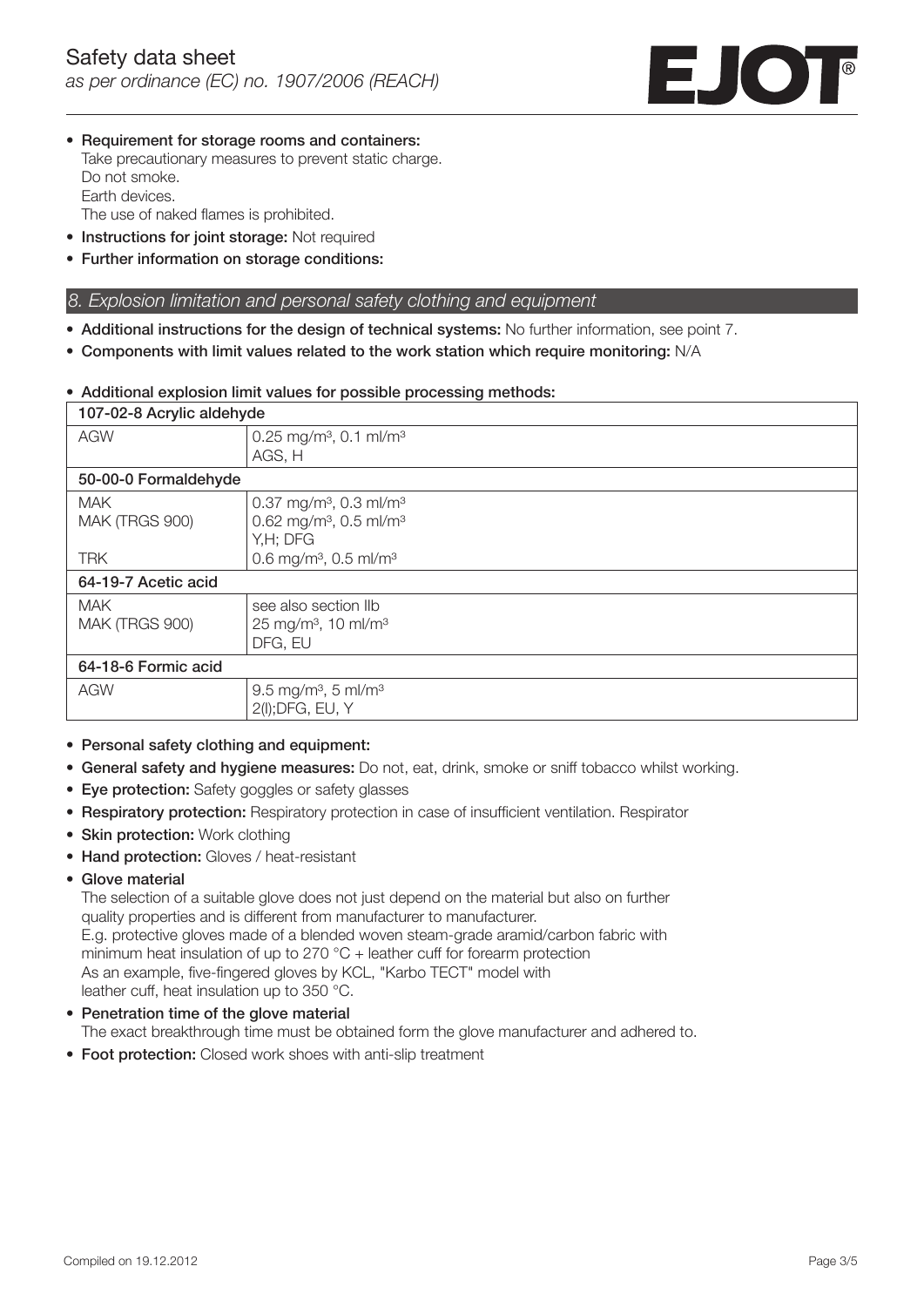

# 9. Physical and chemical properties

| General information                                                  |                                                                       |  |  |
|----------------------------------------------------------------------|-----------------------------------------------------------------------|--|--|
| Shape:                                                               | Granulate, at 20 °C: Solid substance                                  |  |  |
| Colour:                                                              | Base colour off-white, different colourings possible                  |  |  |
|                                                                      |                                                                       |  |  |
| Smell:                                                               | Almost odourless, typically smells of paraffin                        |  |  |
| <b>Condition change</b>                                              |                                                                       |  |  |
| Melting point/melting range:                                         | 50-145°C                                                              |  |  |
| Boiling point/boiling range:                                         | Not applicable                                                        |  |  |
| Granulate flash point temperature:                                   | Not applicable (see attachment Directive 92/69/EEC, A.9), 380-390°C   |  |  |
| Granulate ignition temperature:                                      | $>350^{\circ}$ C                                                      |  |  |
| Ignition temperature of deposited<br>polymer dust                    | $350^{\circ}$ C                                                       |  |  |
| Ignition temperature of swirled-up<br>polymer dust                   | 445°C                                                                 |  |  |
| Minimum initialisation energy of igni-<br>tion /J/                   | 1.6                                                                   |  |  |
| Calorific value / MJ.kg-1/                                           | 46-47                                                                 |  |  |
| Risk of explosion:                                                   | The product is not potentially explosive.<br>However, see point(s) 7. |  |  |
| Density at 20 °C:                                                    | 0.9-0.97 $g/cm3$                                                      |  |  |
| Bulk density (granulate), /kg.m-3/                                   | 500-550                                                               |  |  |
| Solubility in / miscibility with                                     |                                                                       |  |  |
| Water:                                                               | Insoluble                                                             |  |  |
| Important information relating to health, safety and the environment |                                                                       |  |  |
| pH value:                                                            | Not defined                                                           |  |  |
| Boiling point /°C/:                                                  | Not indicated                                                         |  |  |
| <b>Flammability class:</b>                                           | C3 - highly flammable                                                 |  |  |
| Lower explosion limit (dust) /<br>$g.m-3/2$                          | 100                                                                   |  |  |
| <b>Oxidation properties:</b>                                         | Not indicated                                                         |  |  |
| Vapour pressure at 20 °C:                                            | Not indicated                                                         |  |  |
| Density at 23°C /kg.m-3/:                                            | 934-964                                                               |  |  |

## 10. Stability and reactivity

### • Thermal decomposition / conditions which must be avoided:

The product is stable under normal handling and storage conditions. It decomposes at over 360 °C.

Ignition sources and static charge should be avoided.

- Hazardous reactions: No know hazardous reactions.
- Hazardous decomposition products: At room temperature no hazardous decomposition products are known. At high temperatures in the presence of air or oxygen CO, CO2 and H2O are released upon decomposition.
- Substances and materials which must be avoided: Chlorine, fluorine, strong oxidising agents, aromatic and chlorinated hydrocarbons, benzene and lubricating oils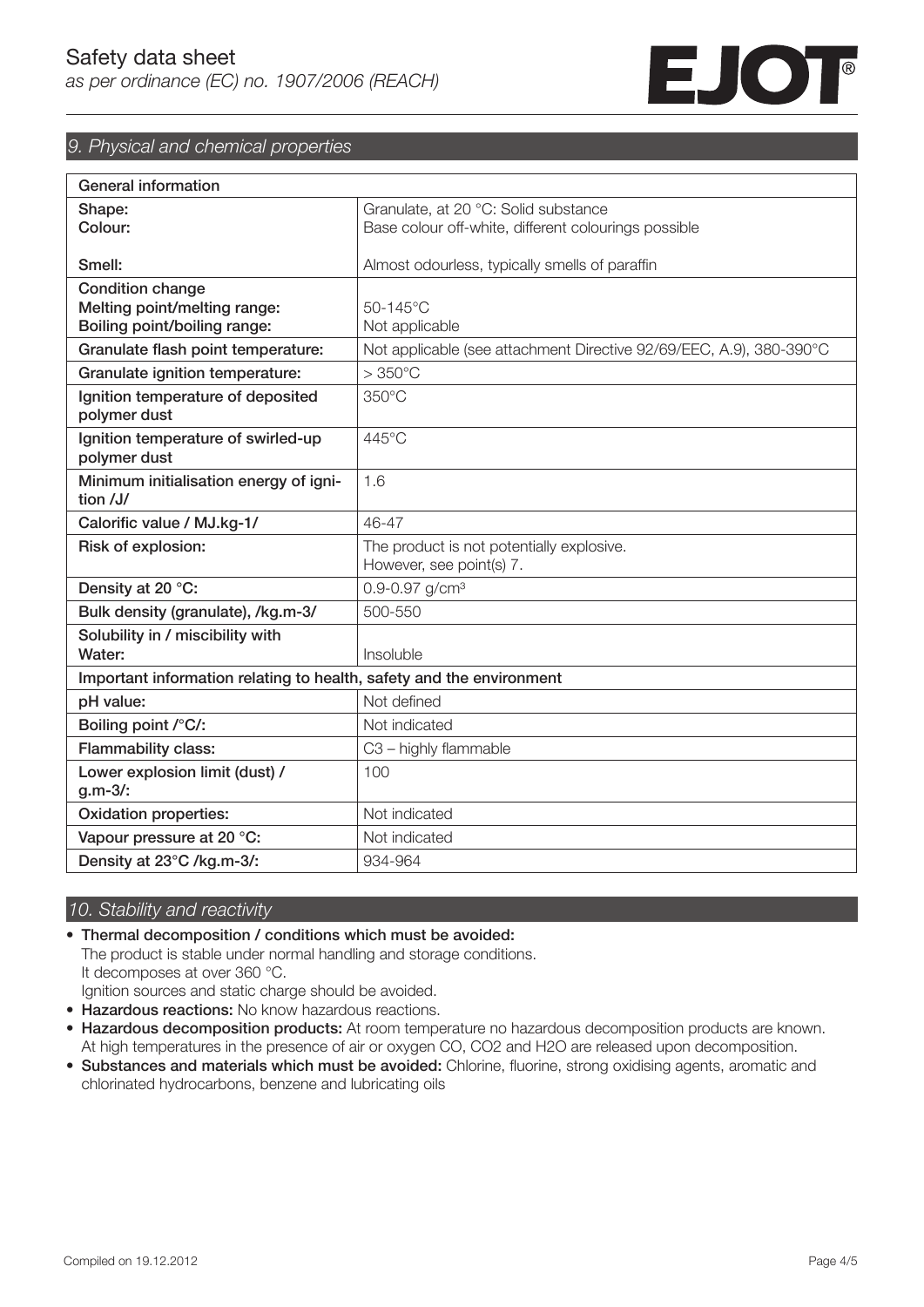

# 11. Toxicology information

- Acute toxicity for animals: LD50 oral rat>3 000 mg.kg-1
- Primary irritation:
- to the skin: No irritation
- to the eye: No irritation
- Sensitisation: No sensitisation effect known
- Additional toxicological information: In our experience and according to the information available to use, if handled properly and used in accordance with the proper use, the product has no adverse effect on health.

# 12. Ecology information

- Ecotoxicity: Not determined
- Information on elimination (persistence and degradability):
- Reaction in environment compartments:
- Mobility and bioaccumulation potential: Floats on water There is no significant bioaccumulation.
- Stability and degradability: The substance has no damaging effect on the environment, in nature as a foreign substance with a very slow biological degradability, decomposes when exposed to UV radiation. Insoluble in water
- General information: The product is not toxic, however small particles may have a physical effect on aquatic and terrestrial organisms.
- Results of PBT assessment: Not determined
- Other negative effects: The product is not considered damaging or hazardous.

# 13. Instructions for disposal

- Product:
- Recommendation:

For recycling requirements contact waste exchanges. For recycling requirements contact the manufacturer.

Can be re-used after treatment.

 Taking into account the necessary technical regulations and after consultation with the disposing party and the respective authority, can be deposited with the domestic waste. Small quantities can be dumped together with the domestic waste. Can be re-used without treatment.

# • European Waste Catalogue (EAK, EWC, CED)

070213 Plastic waste (from MFSU of plastics) 120105 Plastic chippings (from shaping + surface treatment) 160119 Plastic (from used vehicles) 200139 Plastics (separately collected fraction of municipal waste) Possibly also 191204, 170203, 020104 The exact number must be determined.

• Non-cleaned packaging: See recommendation

## • Recommendation:

The packaging can be re-used after cleaning or utilised as a material.

• Recommended cleaning agent: Water, with cleaning agent additive as necessary.

# 14. Information on transportation

• Transportation/further information:

In accordance with the national and international regulations which relate to road, rail, air and see transport, the product is not hazardous.

# 15. Legal regulations

• Regulations on safety, health and environmental protection/specific legal regulations for the substance or the mixture

Water pollutant class (Annex 1 of VwVwS (Germany)): Not water-polluting.

• Substance safety assessment Substance safety assessment not required Product is not classified as hazardous. A safety data sheet for this product is not required by law and is only issued by us as a courtesy for our customer.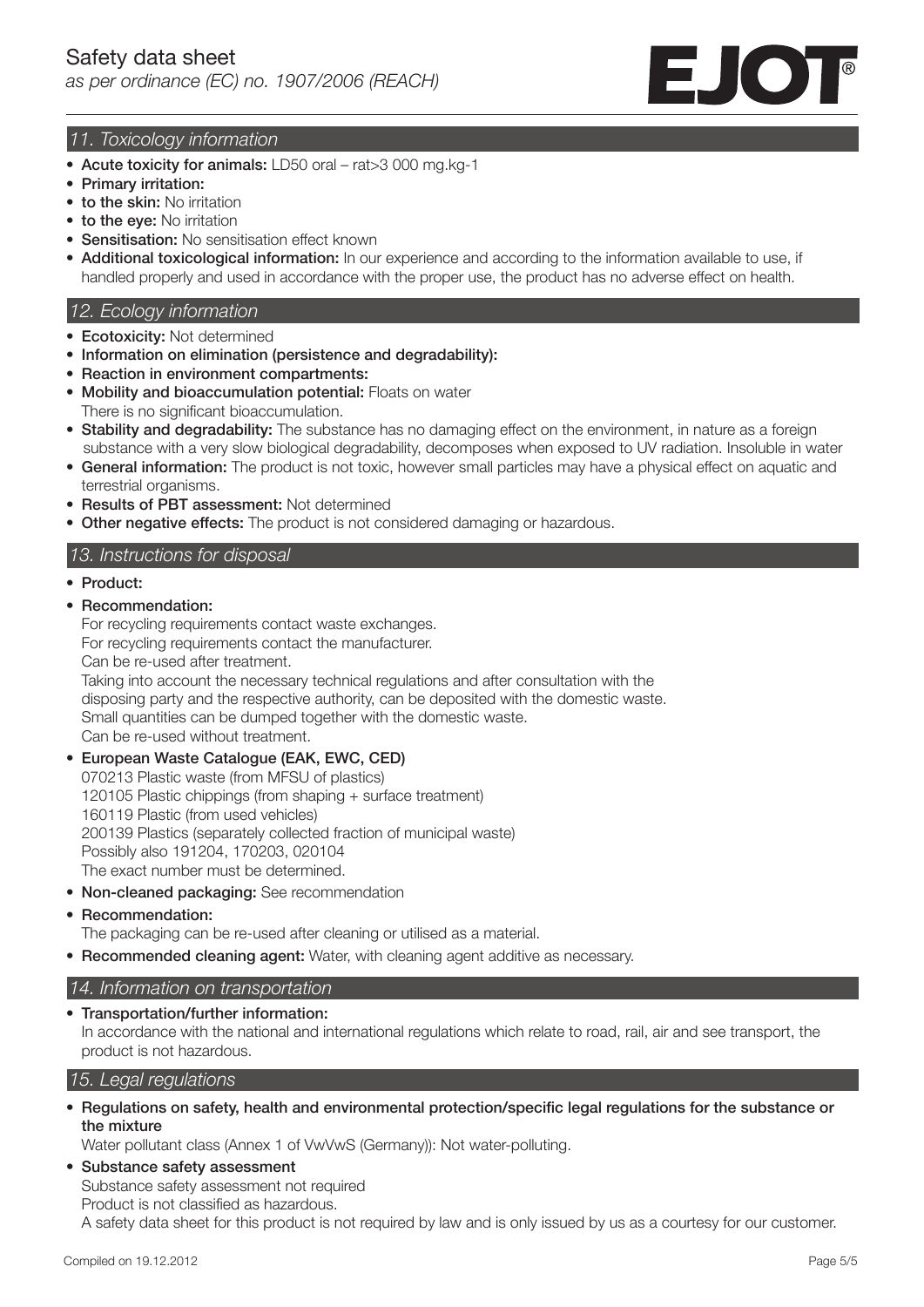

## 1. Information on the finished product

- Product designation: ejotherm SDK U (screw)
- Provider of information:

 EJOT Baubefestigungen GmbH, In der Stockwiese 35, 57334 Bad Laasphe, Germany Tel.: +49/2752/908-0, Fax: +49/2752/908-731

### 2. Information on the raw material

- Designation of the substance or preparation: Product: Metal mechanical fasteners
- General description of the components and the corresponding concentration: Fasteners are manufactured from iron, non-ferrous metals and alloys thereof. The materials are subject to national/ international standards and are not classified as hazardous substances as per the German hazardous substance ordinance (GefstoffVO)
- Surface protection:
	- Surface protection generated by heat treatment Only quenchants with for which there is a SDS are used. Refer to these SDS for details.
	- Other anti-corrosion coatings

Corrosion protection coatings are applied in compliance with the legal regulation on prohibition of hazardous substances. The contained substances and their proportions are recorded in the international electronic material data system (IMDS). The respective SDS apply for the contained substances.

### 3. Possible hazards

- Hazard designation: N/A.
- Special hazard information for human beings and the environment: N/A.

#### 4. First aid measures

• Not applicable

## 5. Measures for fire fighting

• Not applicable

## 6. Measures in case of unintentional release

• Personnel-related precautionary measures:

Not required.

For oiled or greased fasteners the SDS for the product used in each case is authoritative.

- Environmental protection measures:
- as above
- Procedure for cleaning:

as above

# 7. Handling and storage

• Handling:

Hand protection is recommended for oiled and greased fasteners

• Storage:

Protect from moisture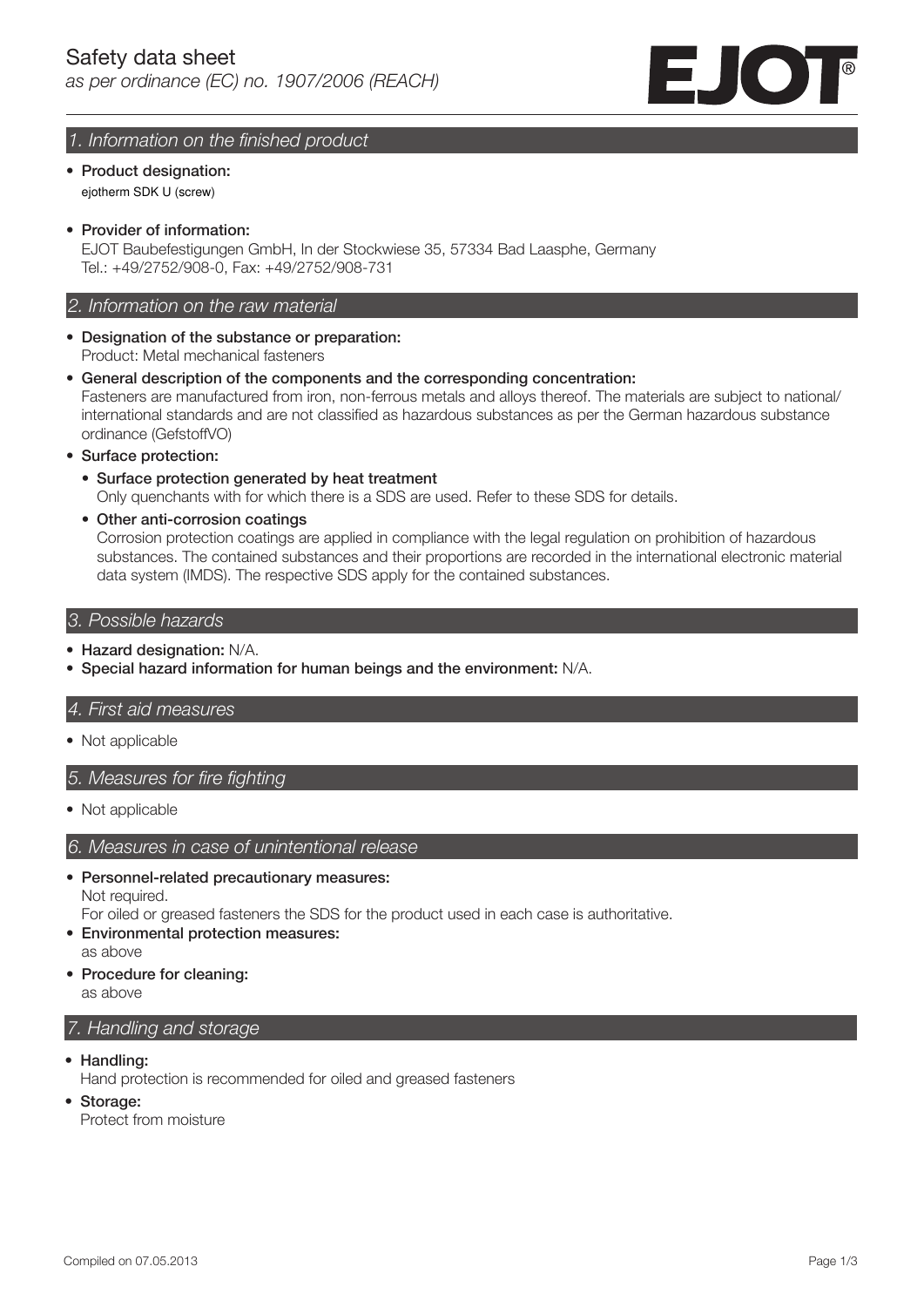

## 8. Explosion limitation and personal safety clothing and equipment

- Exposure limit values: Not applicable
- Limitation and monitoring of exposure in the work station: The product does not contain any relevant quantities of substances with limit values which have to be monitored in relation to work stations
- Respiratory protection: N/A
- Hand protection: Hand protection recommended for oiled fasteners
- Eye protection: N/A
- Body protection: N/A
- Limitation and monitoring of environmental exposure: N/A

## 9. Physical and chemical properties

| General information                                                     |                                                                     |  |
|-------------------------------------------------------------------------|---------------------------------------------------------------------|--|
| Shape:<br>Colour:                                                       | Mostly cylindrical<br>Metallic, shiny                               |  |
| Smell:                                                                  | Mostly none, however oiled fasteners typically smell of mineral oil |  |
| Important information on health and safety and environmental protection |                                                                     |  |
| pH value of the substance:                                              | N/A                                                                 |  |
| Boiling point/boiling range                                             | Not applicable                                                      |  |
| Flammability:                                                           | N/A                                                                 |  |
| Risk of explosion:                                                      | None                                                                |  |
| <b>Oxidising properties</b>                                             | None                                                                |  |
| Vapour pressure:                                                        | N/A                                                                 |  |
| Relative density:                                                       | N/A                                                                 |  |
| Solubility:<br>- Water solubility<br>- Grease solubility                | N/A                                                                 |  |
| Distribution coefficient:                                               | N/A                                                                 |  |
| <b>Viscosity:</b>                                                       | N/A                                                                 |  |
| Vapour density:<br><b>Evaporation speed</b>                             | N/A                                                                 |  |
| Other information:                                                      | None                                                                |  |

### 10. Stability and reactivity

- Not applicable
- Hazardous decomposition products: Not applicable

#### 11. Toxicology information

To our knowledge, fasteners are toxicologically harmless. For oiled fasteners the SDS for the product used in each case is authoritative.

### 12. Ecology information

For oiled fasteners the SDS for the product used in each case is authoritative.